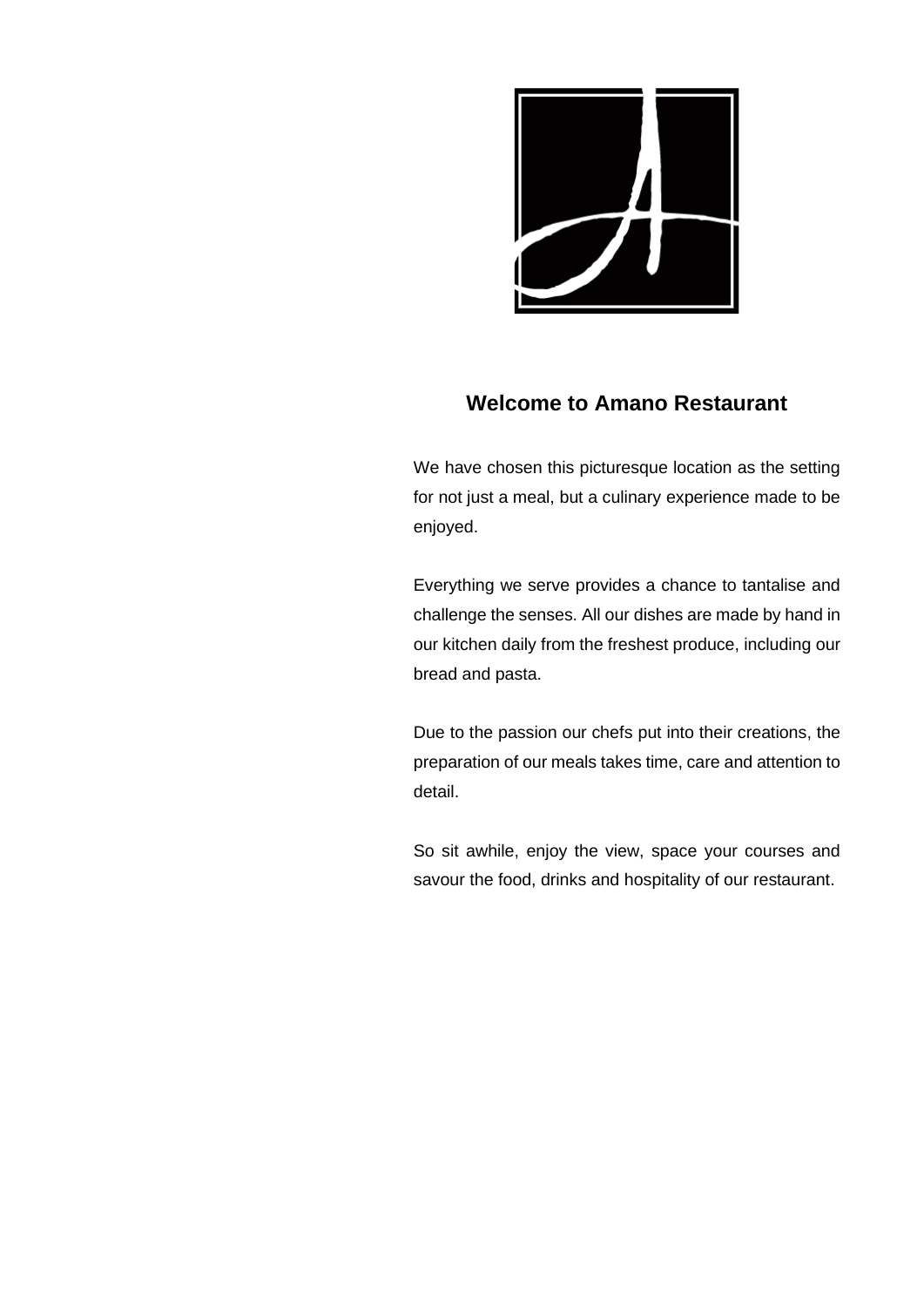## *Wine by the glass*

| Valdo Prosecco Cuvée di Boj Brut DOCG<br>Veneto, Italy                 | 13/58 |
|------------------------------------------------------------------------|-------|
| <b>Pikes Riesling</b><br>Clare Valley, SA 2021                         | 12/59 |
| <b>Wise SBS</b><br>Margaret River, WA 2021                             | 12/55 |
| Nicosia Grillo DOC Bio/Vegan<br>Sicily, Italy 2020                     | 13/59 |
| <b>Santi Pinot Grigio</b><br>Valdadige, Italy 2020                     | 13/57 |
| Framingham Nobody's Hero Sauvignon Blanc 13/61<br>Malborough, NZ 2020  |       |
| <b>Pedestal Chardonnay</b><br>Margaret River, WA 2020-2021             | 13/59 |
| Borgo Maragliano La Caliera Moscato d'Asti<br>Asti, Italy 2020         | 12/59 |
| Mirabeau Rosé<br>Provence, France 2020                                 | 13/59 |
| <b>Pepik Pinot Noir</b><br>Tasmania 2020                               | 12/55 |
| <b>Wise Leaf Series Shiraz</b><br>Great Southern, WA 2020              | 12/55 |
| <b>Rymill 'The Yearling' Cabernet Sauvignon</b><br>Coonawarra, SA 2019 | 12/55 |
| <b>Stella Bella Cabernet Merlot</b><br>Margaret River, WA 2019-2020    | 12/58 |
| <b>Robert Oatley GSM</b><br>McLaren Vale, SA 2018                      | 13/61 |
| <b>Il Palazzo Chianti</b><br>Toscana, Italy 2018-2019                  | 13/59 |
| <b>Four in Hand Shiraz</b><br>Barossa Valley, SA 2017                  | 13/57 |

*available vintages of some wines may vary slightly due to supply interruptions*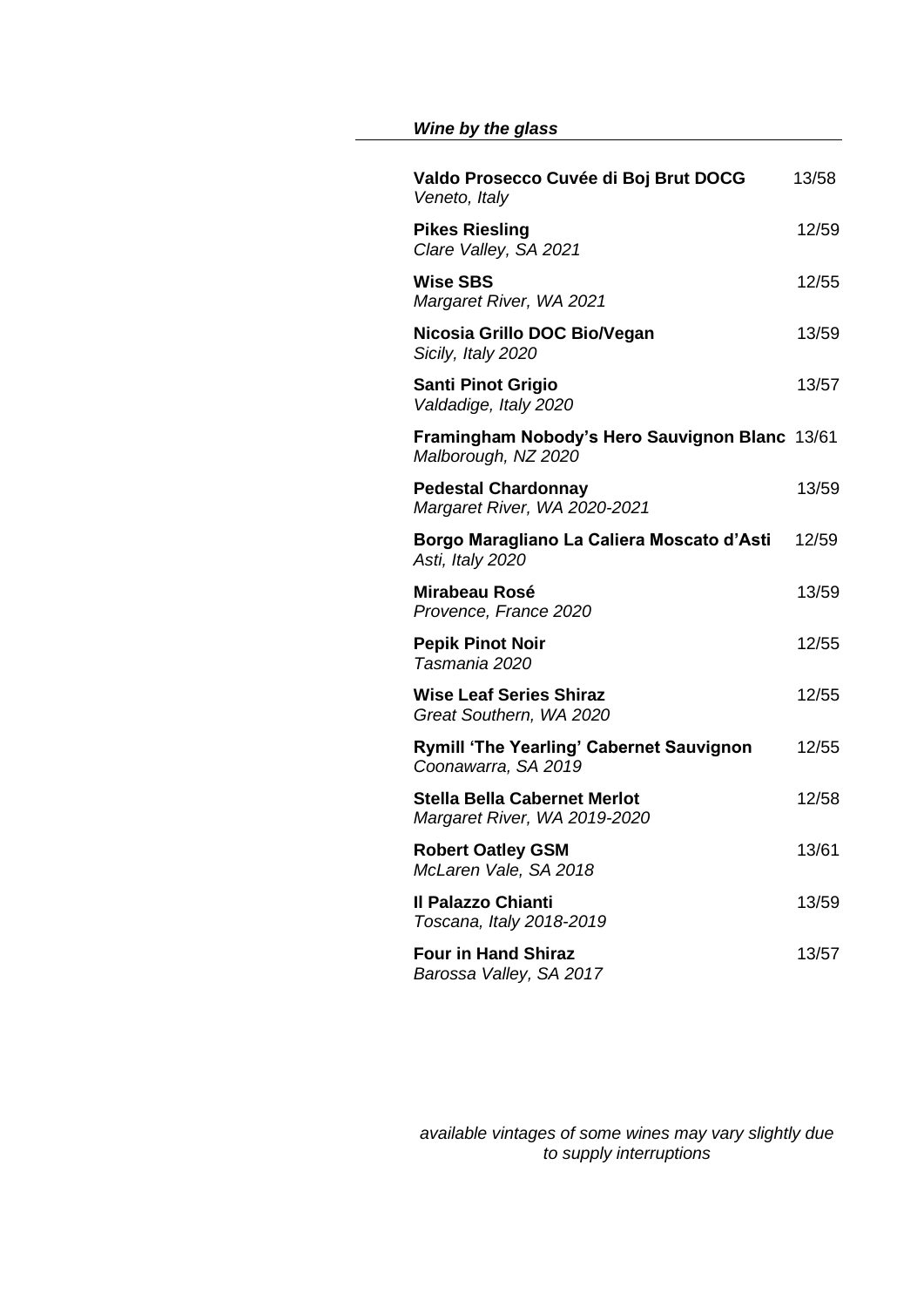#### *Aperitivo*

| <b>Gin Mare</b><br>fever tree tonic, rosemary, juniper berries                     | 18 |
|------------------------------------------------------------------------------------|----|
| <b>Hendrick's Gin</b><br>fever tree tonic, cucumber, juniper berries               | 16 |
| <b>Bombay Gin</b><br>fever tree tonic, lime, juniper berries                       | 14 |
| <b>Spritz</b><br>aperol or campari, prosecco, soda                                 | 18 |
| Vermouth<br>sibona civico 10 sweet vermouth, fever tree tonic,<br>orange, rosemary | 16 |
| Manhattan<br>whiskey, sweet vermouth, bitters                                      | 17 |
| <b>Negroni</b><br>gin, sweet vermouth, campari                                     | 18 |

#### *Cocktails - Signatures*

| <b>I-Candy</b><br>vodka, lemon juice, cranberry juice, gummy bears,<br>fairy floss | 23  |
|------------------------------------------------------------------------------------|-----|
| <b>Strawberry Bliss</b><br>vodka, strawberry coulis, lime juice, prosecco          | 20  |
| <b>White Lady</b><br>gin, cointreau, lemon juice, simple syrup                     | 20  |
| <b>Summer Fizz</b><br>passion fruit coulis, passion fruit pulp, prosecco           | 16  |
| Mocha Martini<br>vodka, coffee, chocolate liquor, coffee liquor                    | 23. |
| Tiramisu<br>baileys, amaretto, butterscotch schnapps, coffee,<br>mascarpone        | 25  |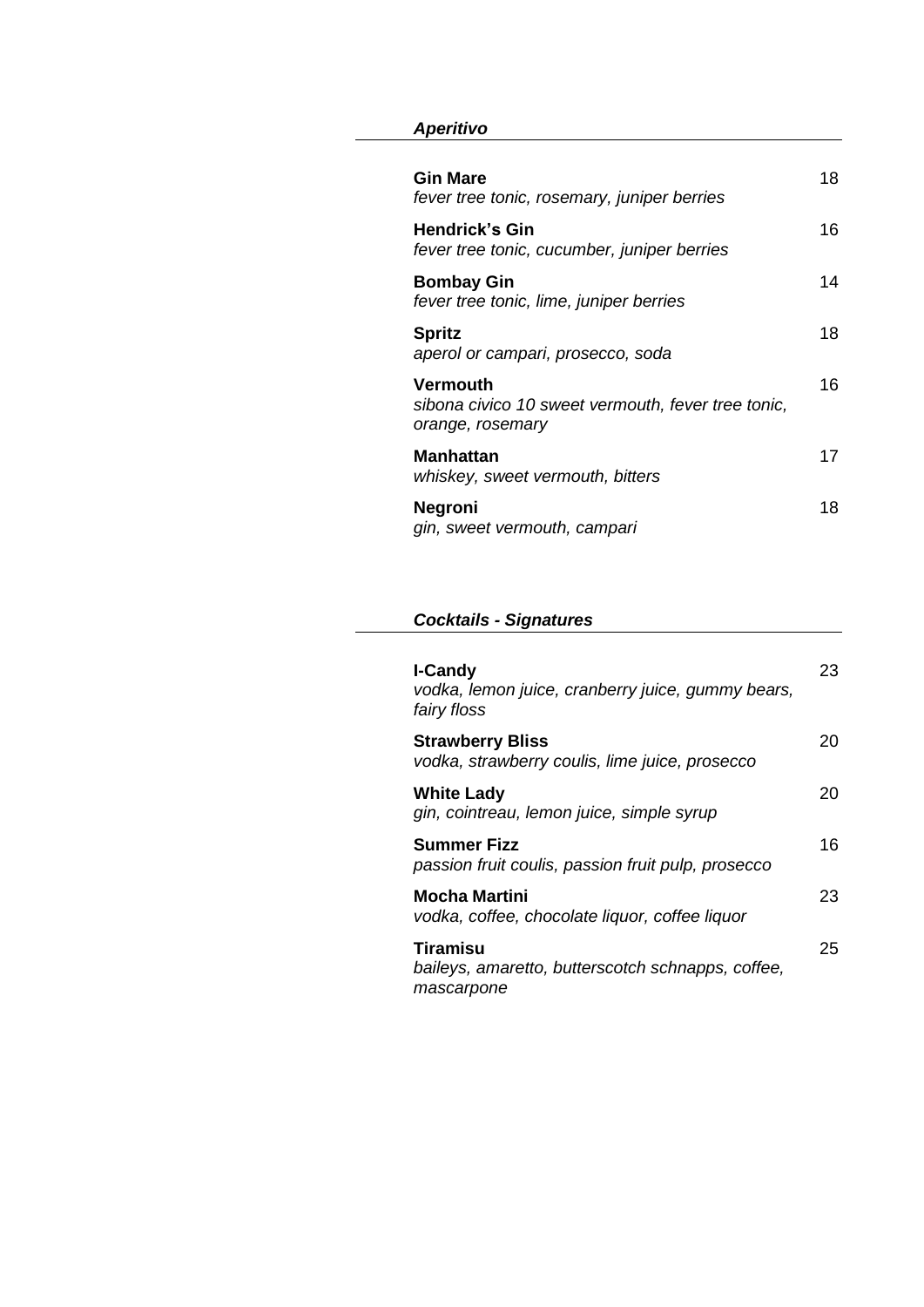#### *Cocktails - Classics*

| <b>Espresso Martini</b><br>vodka, espresso, coffee liqueur     | 20 |
|----------------------------------------------------------------|----|
| Cosmopolitan<br>vodka, cointreau, cranberry juice, lime juice  | 19 |
| <b>French Martini</b><br>vodka, chambord, pineapple juice      | 20 |
| Mojito<br>white rum, lime, mint leaves, raw sugar, soda        | 20 |
| <b>Whiskey Sour</b><br>bourbon, lemon juice, simple syrup      | 18 |
| Margarita<br>tequila, triple sec, lime juice                   | 20 |
| <b>Amaretto Sour</b><br>amaretto, lemon juice, egg white       | 18 |
| Safe Harbour aka Dark N' Stormy<br>dark rum, ginger beer, lime | 18 |

#### *Mocktails*

| <b>Ruby Woo</b><br>strawberry coulis, lime juice, cranberry juice,<br>soda      | 12 |
|---------------------------------------------------------------------------------|----|
| <b>Poolside</b><br>passionfruit coulis, pineapple juice, orange juice,<br>tonic | 12 |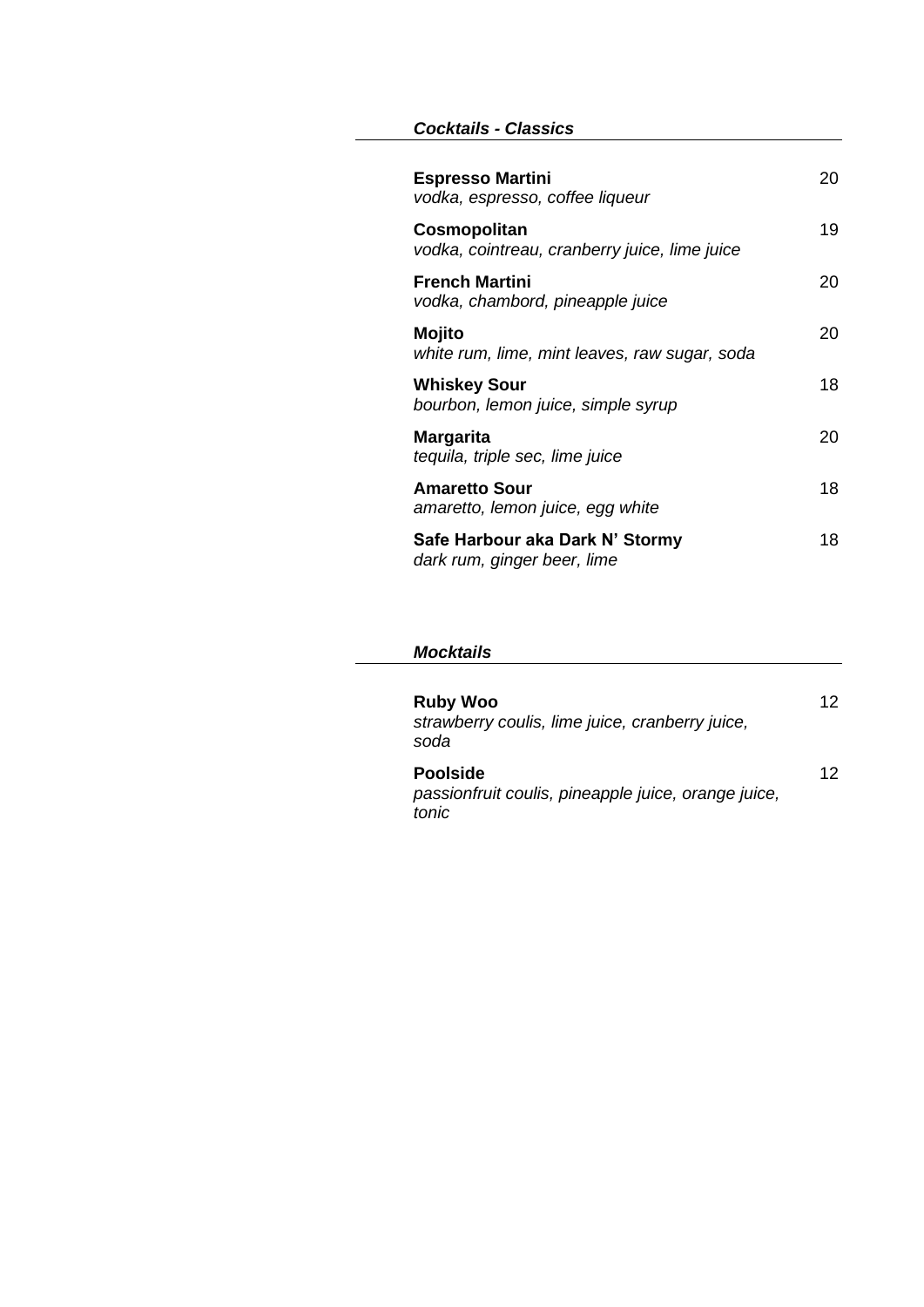#### *Beer and Cider*

| Little Creatures, Pale Ale 5.2%, WA            | 12 |
|------------------------------------------------|----|
| Eagle Bay Kolsch, Ale 4.7%, WA                 | 11 |
| Peroni Red, Lager 4.7%, Italy                  | 10 |
| Stone & Wood, Pacific Ale 4.4%, NSW            | 12 |
| Little Creatures Rogers, Amber Ale 3.8%, WA    | 10 |
| Peroni Leggera, Lager 3.5%, Italy              | 10 |
| Baladin Isaac, Witbier 5%, Italy               | 13 |
| Baladin L'Ippa, IPA 5.5%, Italy                | 13 |
| Baladin Nazionale, Blonde Ale 6.5%, Italy      | 13 |
| Orchard Thieves Apple Cider, 4.5%, New Zealand | 11 |

## *Soft Drinks and Juices*

| Fever Tree Premium Ginger Beer              | 8 |
|---------------------------------------------|---|
| <b>Fever Tree Tonic</b>                     | 8 |
| Lemon, Lime & Bitters                       | 7 |
| Coke, Coke no Sugar, Lemonade               | 5 |
| Juice - Cranberry, Orange, Apple, Pineapple | 5 |
| <b>Sparkling Water</b>                      | 9 |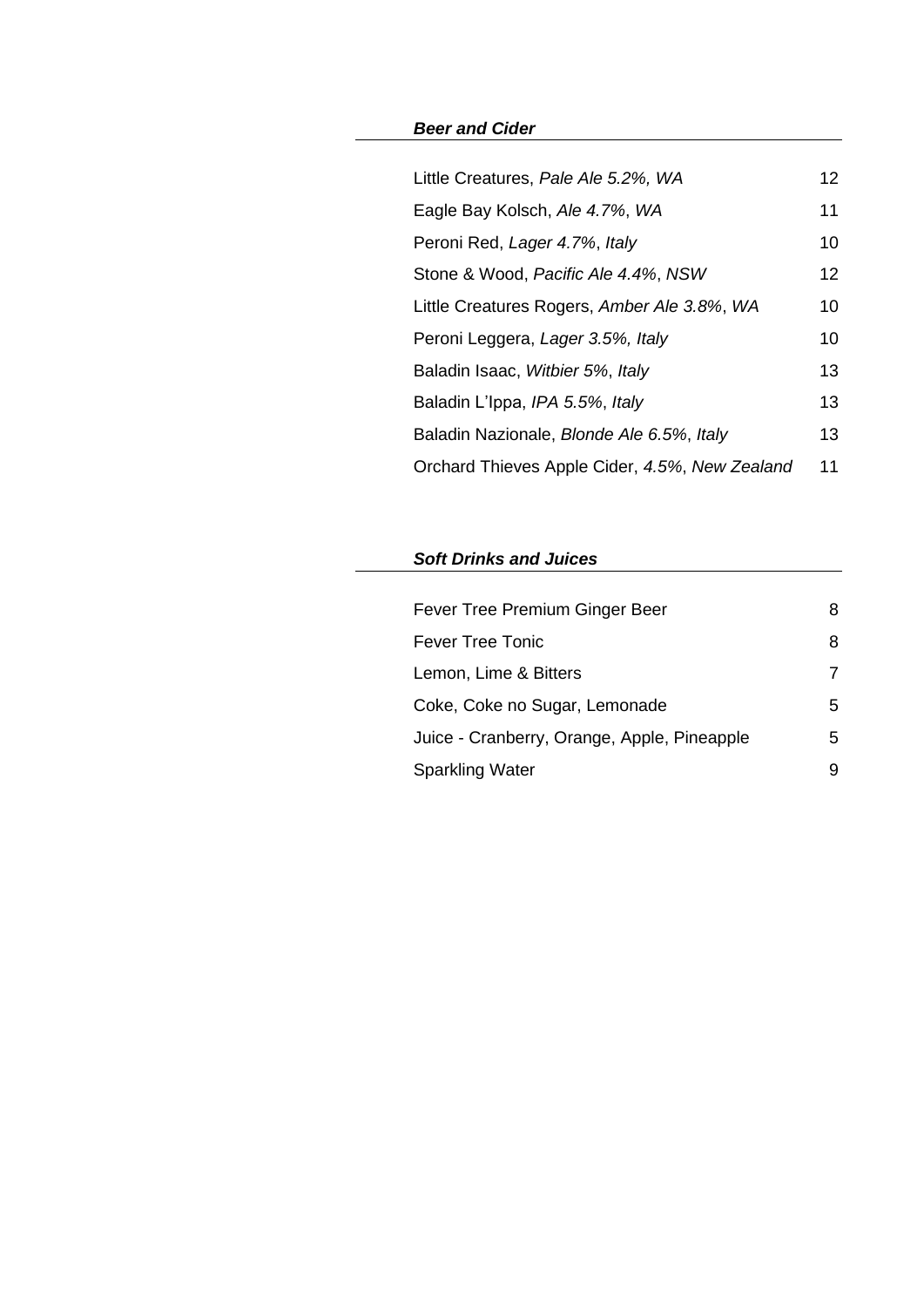# *Sparkling*

| Valdo Prosecco Cuvée di Boj BRUT DOCG<br>Veneto, Italy | 13/58 |
|--------------------------------------------------------|-------|
| <b>Salatin Extra Dry Prosecco DOC</b><br>Veneto, Italy | 59.   |
| <b>Yves Premium Cuvee</b><br>Yarra Valley, VIC         | 65.   |
| Le Origini Carpe Diem Vermentino<br>Margaret River, WA | 67.   |

| Champagne                                                                 |       |
|---------------------------------------------------------------------------|-------|
|                                                                           |       |
| <b>Andre Delorme Rose Brut</b><br>Bourgogne, France                       | 69    |
| <b>Pommery Brut Royal</b><br>Champagne, France                            | 115   |
| <b>Billecart-Salmon Brut Reserve</b><br>Champagne, France                 | 163   |
| <b>Dom Perignon Champagne</b><br>Champagne France 2008-2010               | 310   |
|                                                                           |       |
| <b>Sauvignon Varieties</b>                                                |       |
|                                                                           |       |
| <b>Wise SBS</b><br>Margaret River, WA 2021                                | 12/55 |
| <b>Fraser Gallop SSB</b><br>Margaret River WA 2021                        | 62    |
| Framingham Nobody's Hero Sauvignon Blanc 13/61<br>Marlborough, NZ 2020    |       |
| <b>Robert Oatley Signature Sauvignon Blanc</b><br>Margaret River, WA 2021 | 59    |
| <b>The Yard Sauvignon Blanc</b><br>Pemberton, WA 2020                     | 58    |
| <b>Schiaffo Carpe Diem Sauvignon Blanc</b>                                | 78    |

*Margaret River, WA 2018*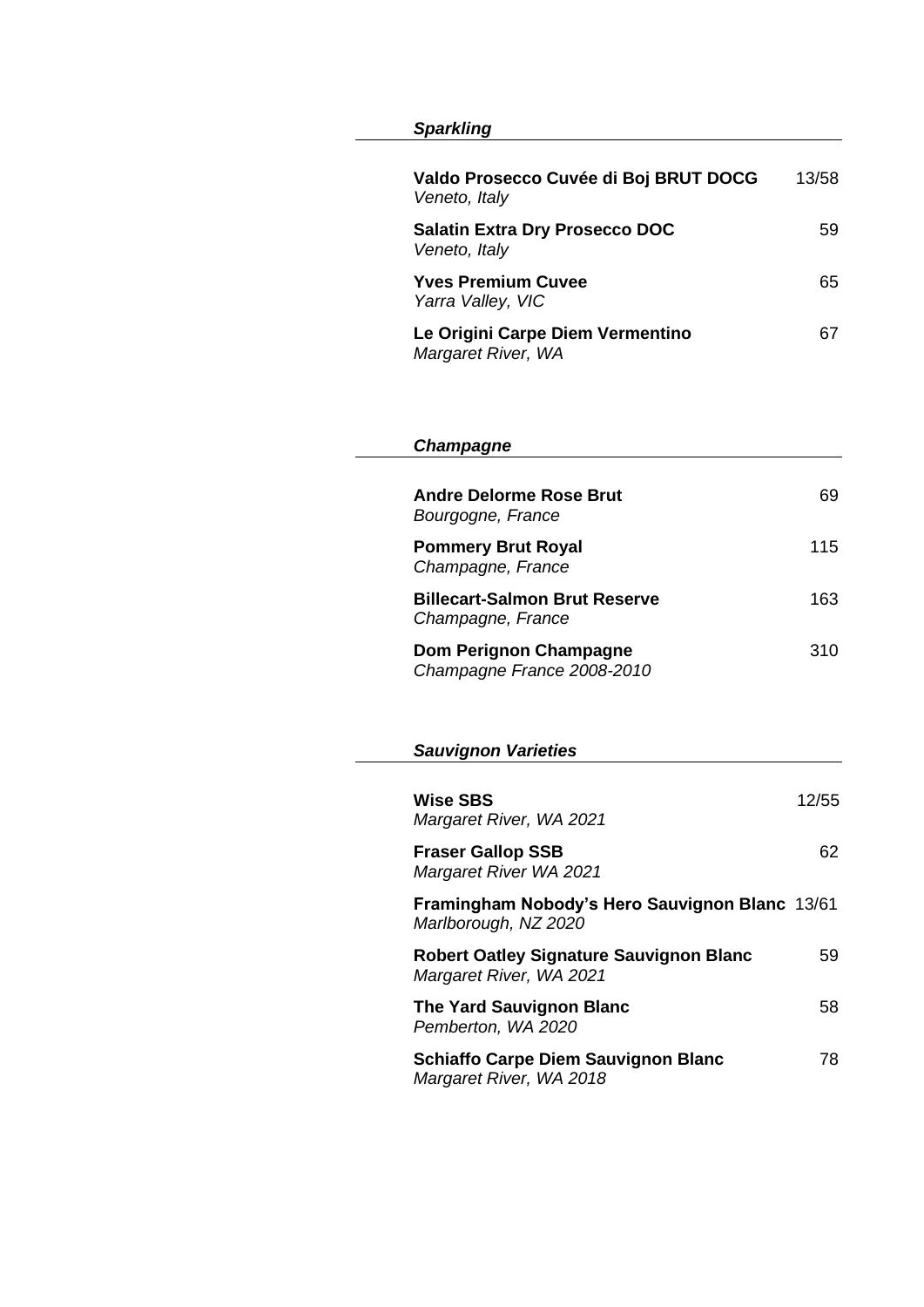### *Riesling*

| <b>Pikes Traditionale</b><br>Clare Valley, SA 2021     | 12/59 |
|--------------------------------------------------------|-------|
| <b>Steinbock Mosel Riesling</b><br>Mosel, Germany 2019 | 78    |
| <b>Josef Chromy</b><br>Tasmania 2017-2021              | 59    |
| <b>Talisman</b><br>Ferguson Valley, WA 2011            | 61    |

## *Chardonnay*

| <b>Singlefile</b><br>Denmark, WA 2021                  | 69    |
|--------------------------------------------------------|-------|
| <b>Pedestal</b><br>Margaret River, WA 2021             | 13/59 |
| <b>Petit Chablis</b><br>France 2020                    | 87    |
| <b>Bremerton Batonnage</b><br>Langhorne Creek, SA 2019 | 61    |
| <b>Oakridge YV</b><br>Yarra Valley, VIC 2018-2021      | 72    |

#### *White Varieties*

| Palladino Gavi<br>Piemonte, Italy 2020-2021                    | 61    |
|----------------------------------------------------------------|-------|
| <b>Santi Pinot Grigio</b><br>Valdadige, Italy 2020             | 13/57 |
| Nicosia Grillo DOC Bio/Vegan<br>Sicilia, Italy 2020            | 13/59 |
| Tenuta Corte Giacobbe Soave<br>Veneto, Italy 2020              | 63    |
| Borgo Maragliano La Caliera Moscato d'Asti<br>Asti, Italy 2020 | 12/59 |
| <b>Rymill Gewurztraminer</b><br>Coonawarra, SA 2019-2020       | 52    |
| <b>Bremerton Vermentino</b><br>Langhorne Creek, SA 2019        | 61    |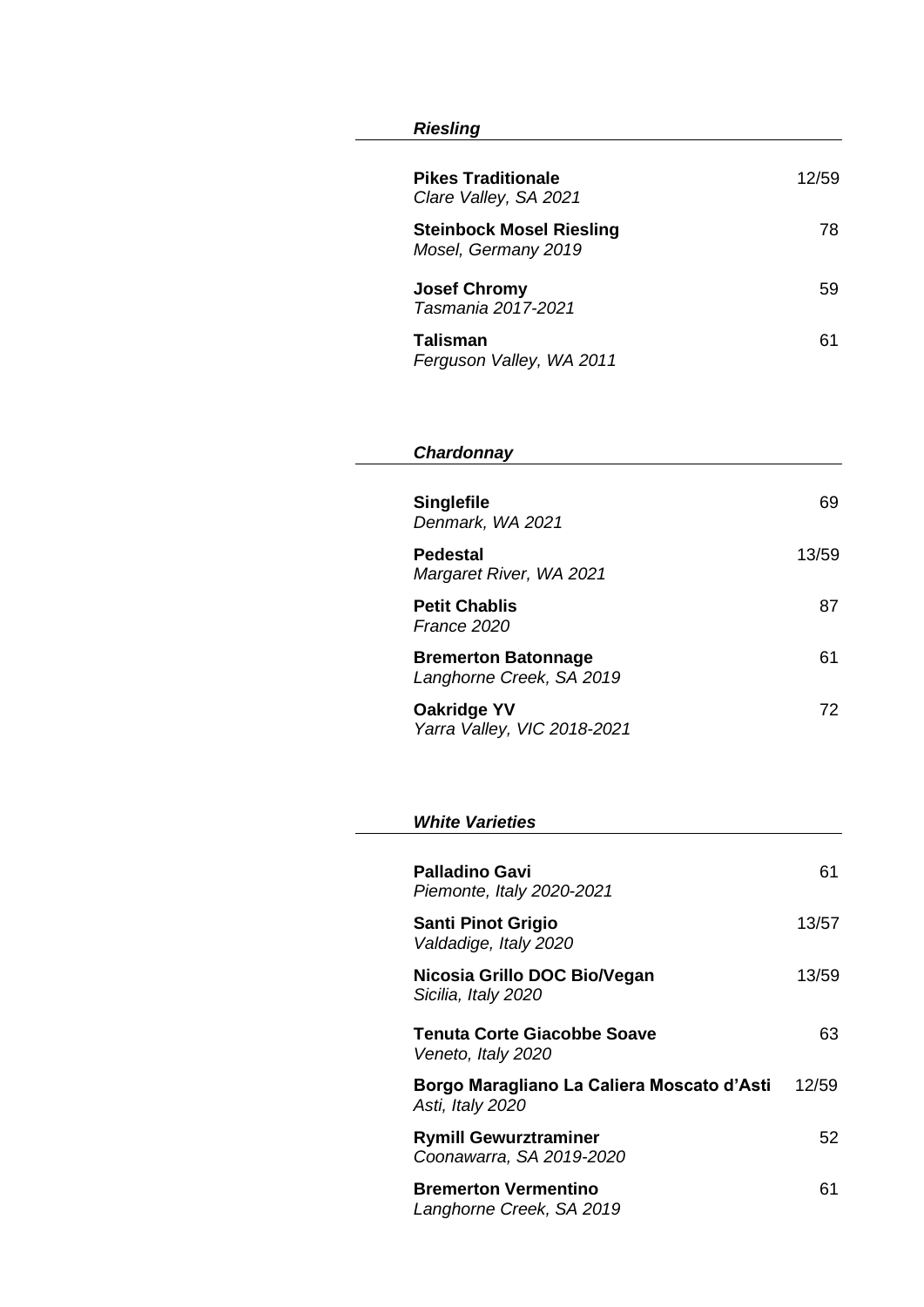| Tenuta del Meriggio Greco di Tufo<br>Campania, Italy 2019-2021 | 65 |
|----------------------------------------------------------------|----|
| Tenuta del Meriggio Fiano<br>Campania, Italy 2019-2021         | 65 |
| <b>Rockburn Pinot Gris</b><br>Central Otago, NZ 2019           | 65 |

## *Rosé*

| Mirabeau en Provence Rosé<br>Provence, France 2020               | 13/59 |
|------------------------------------------------------------------|-------|
| <b>Trediberri Nebbiolo Langhe Rosato</b><br>Piemonte, Italy 2020 | 61    |

## *Pinot Noir*

| <b>Pepik Pinot Noir</b><br>TAS 2020                           | 12/55 |
|---------------------------------------------------------------|-------|
| <b>Rockburn Pinot Noir</b><br>Central Otago, NZ 2019-2020     | 79    |
| <b>Montalto Pennon Hill</b><br>Mornington Peninsula, VIC 2019 | 63    |
| <b>Salatin Pinot Nero</b><br>Veneto, Italy 2019               | 56    |

## *Merlot*

| <b>Philip Shaw 'The Conductor'</b><br>Orange, NSW 2018 | 52. |
|--------------------------------------------------------|-----|
| <b>Talisman Merlot</b><br>Ferguson Valley WA 2015      | 61  |

### *Grenache Varieties*

| <b>Bethany 'First Village' Grenache</b> | 61 |
|-----------------------------------------|----|
| Barossa Valley, SA 2018                 |    |

**Robert Oatley GSM** 13/61 *McLaren Vale, SA 2018*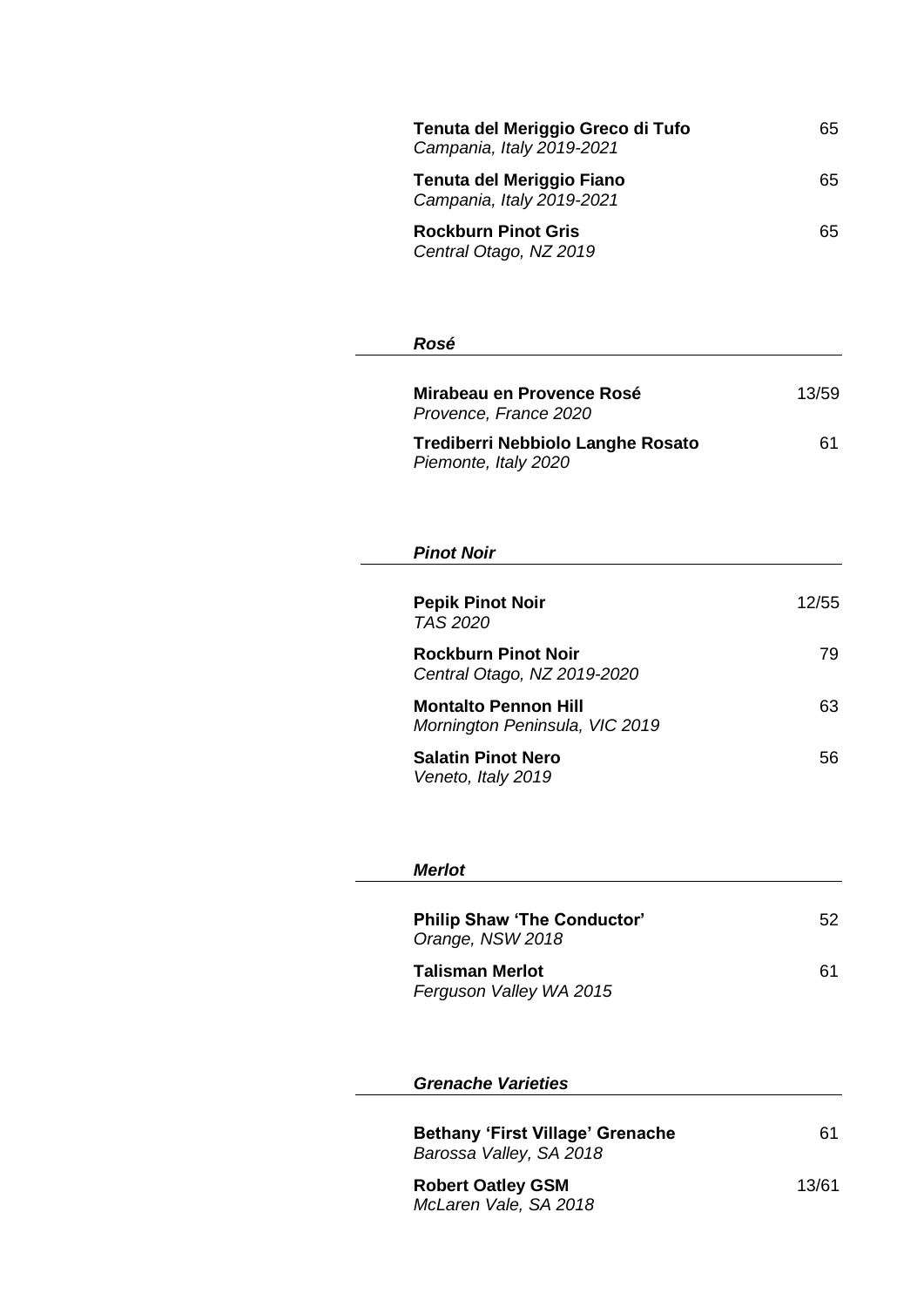#### *Cabernet Varieties*

| <b>Credaro Kinship Cabernet Merlot</b><br>Margaret River, WA 2021                  | 56.   |
|------------------------------------------------------------------------------------|-------|
| Stella Bella Cabernet Merlot<br>Margaret River, WA 2019-2020                       | 12/58 |
| <b>Rymill 'The Yearling' Cabernet Sauvignon</b><br>Coonawarra, SA 2019             | 12/55 |
| <b>Bowen Estate Cabernet Sauvignon</b><br>Coonawarra, SA 2019                      | 69    |
| <b>Cabernet Sauvignon Carpe Diem</b><br>Margaret River, WA 2018-2019               | 64    |
| <b>Robert Oatley Finisterre Cabernet Sauvignon</b><br>Margaret River, WA 2017-2018 | 79    |
| <b>Mount Langi Ghiran Cabernet Sauvignon</b><br>Grampians, VIC 2015                | 79    |

#### *Shiraz*

| Wise Leaf Series Shiraz<br>Great Southern, WA 2020             | 12/55 |
|----------------------------------------------------------------|-------|
| Pikes Eastside Shiraz<br>Clare Valley, SA 2019-2020            | 65    |
| <b>Shaw + Smith Shiraz</b><br>Adelaide Hills, SA 2019          | 109   |
| <b>Bremerton 'Old Adam' Shiraz</b><br>Langhorne Creek, SA 2018 | 87    |
| <b>Four in Hand Shiraz</b><br>Barossa Valley, SA 2017          | 13/57 |
| The Yard 'Riversdale' Shiraz<br>Frankland River, WA 2017       | 64    |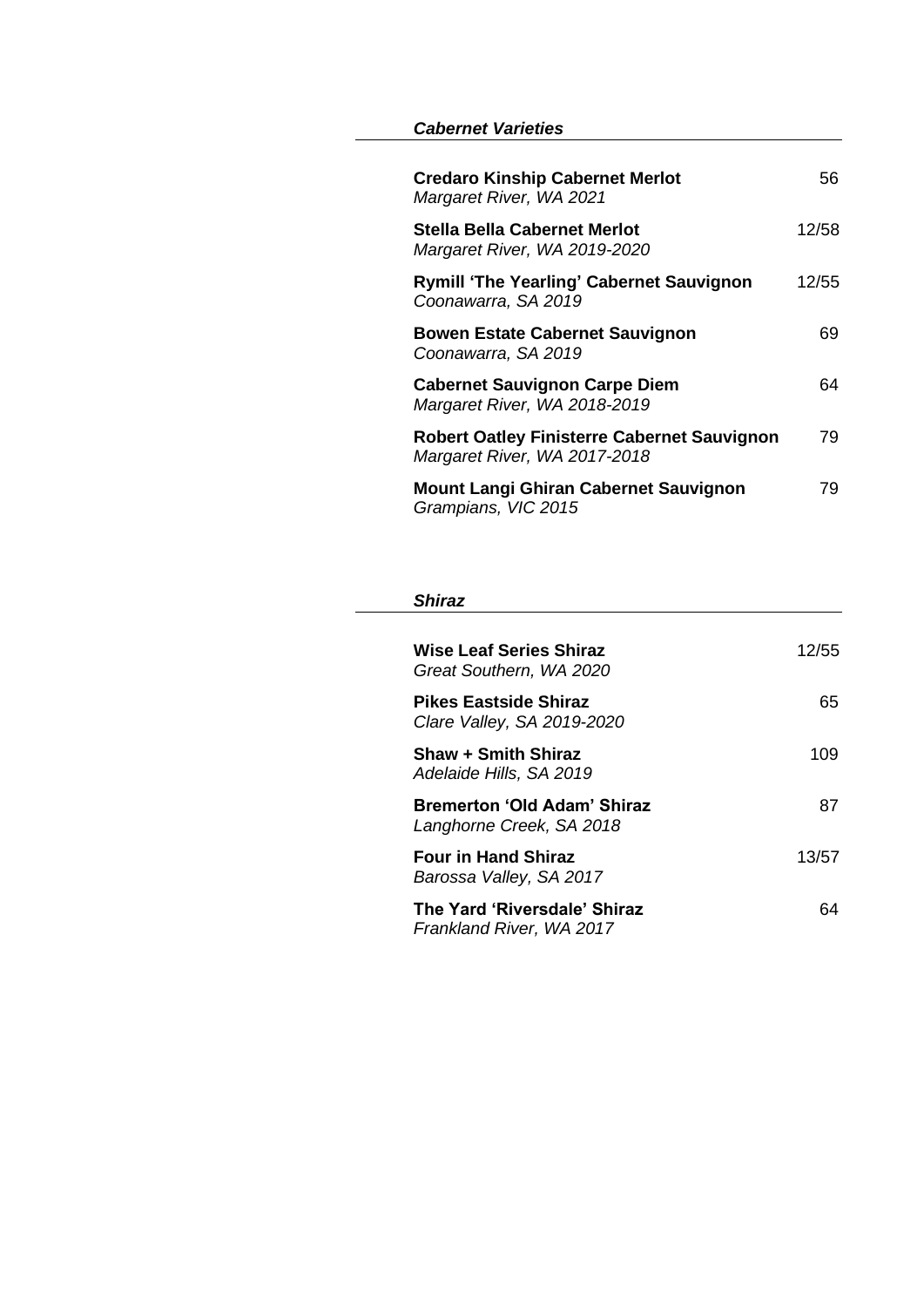#### *Red Blends/Varieties*

| <b>Decantato Carpe Diem</b><br>Margaret River, WA 2018-2019         | 61    |
|---------------------------------------------------------------------|-------|
| <b>Dalzotto Barbera</b><br>King Valley, VIC 2019                    | 72    |
| Menhir 'N.0' Negroamaro<br>Puglia Italy 2019                        | 55    |
| <b>Menhir 'Quota 29' Primitivo</b><br>Puglia Italy 2018-2019        | 52    |
| <b>Bremerton Malbec</b><br>Langhorne Creek, SA 2018-2019            | 57    |
| Negretti Nebbiolo D'Alba<br>Piemonte, Italy 2017-2019               | 87    |
| Avide 'Lo' Nero D'Avola<br>Sicilia, Italy 2018                      | 59    |
| <b>Graci Etna Rosso</b><br>Sicilia, Italy 2018                      | 99    |
| Agostina Pieri Sant'Animo Rosso<br>Toscana, Italy 2018              | 65    |
| Il Palazzo Chianti<br>Toscana, italy 2018-2019                      | 13/59 |
| Scagliola 'Frem' Barbera D'Asti<br>Piemonte, Italy 2018             | 81    |
| <b>Chateau L'Eglise Bordeaux</b><br>Bordeaux, France 2018-2019      | 68    |
| Contessa Montepulciano D'Abruzzo<br>Abruzzo, Italy 2018             | 61    |
| <b>Chiantari Nero D'Avola</b><br>Sicilia, Italy 2018-2020           | 61    |
| Le Ragnaie Troncone Sangiovese<br>Toscana, Italy 2017-2019          | 67    |
| Begali Valpolicella Ripasso clsup<br>Veneto, Italy 2016-2018        | 58    |
| <b>Negretti Barolo</b><br>Piemonte, Italy 2017                      | 159   |
| Terzini Montepulciano D'Abruzzo Riserva<br>Abruzzo, Italy 2015-2018 | 99    |
| L'Aura Chianti Classico organic<br>Toscana, Italy 2013              | 87    |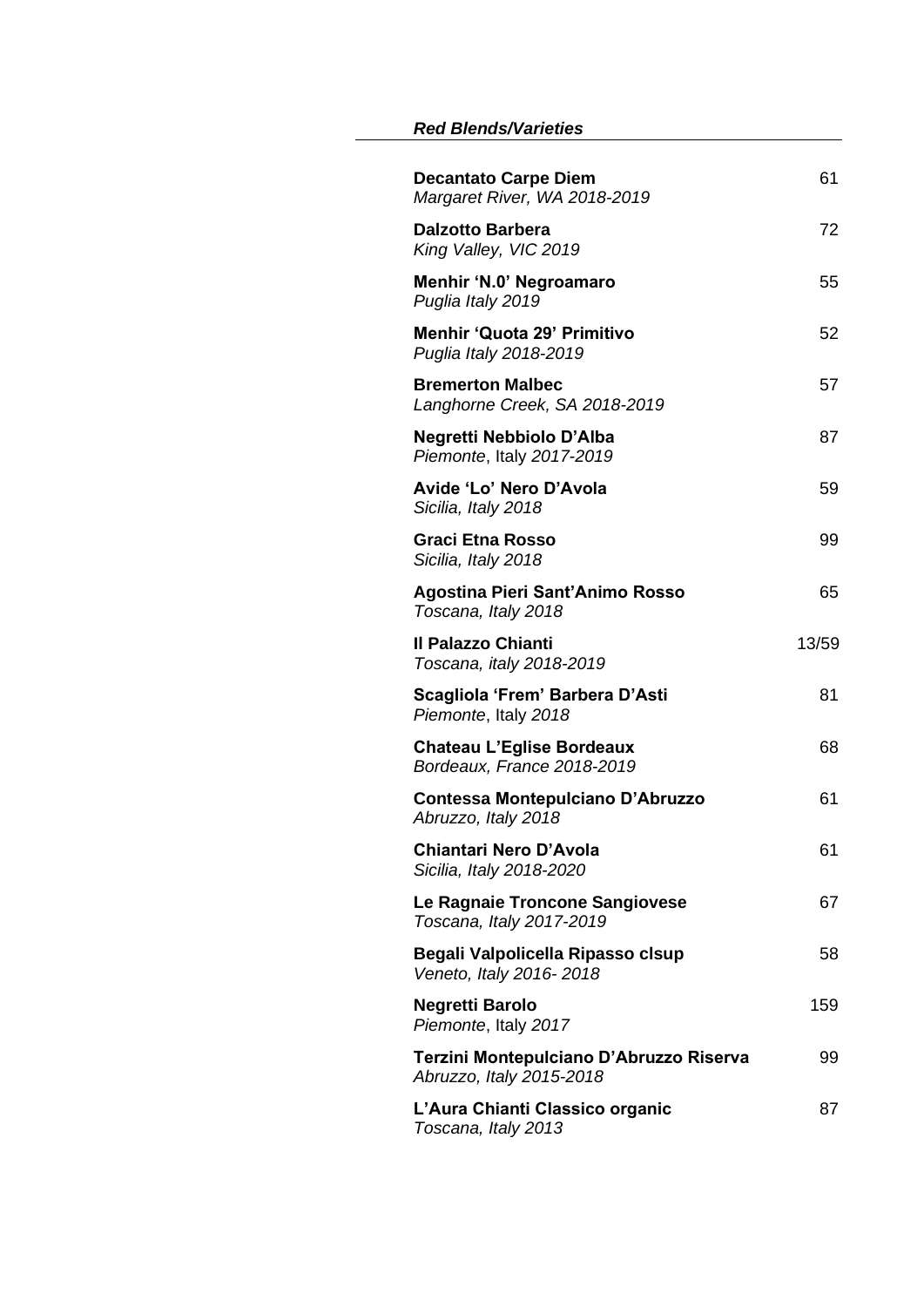## *Gin*

| Gin Mare, Spain              | 16 |
|------------------------------|----|
| Hendrick's Gin, Scotland     | 14 |
| Bombay Sapphire Gin, England | 12 |

# *Whiskey and Cognac*

| Jack Daniel's 'Old No.7', USA        | 11              |
|--------------------------------------|-----------------|
| Johnnie Walker Black Label, Scotland | 11              |
| Gentleman Jack Bourbon, USA          | 12 <sup>°</sup> |
| Starward Malt, Australia             | 17              |
| Laphroaig 10y, Scotland              | 17              |
| Glenmorangie Nectar d'Or, Scotland   | 18              |
| Nikka from the Barrel, Japan         | 18              |
| Woodford Reserve Bourbon, USA        | 15              |
| Hellyers Road Whisky, Tasmania       | 18              |
| Hennessey VSOP Cognac, France        | 17              |

## *Rum*

| Captain Morgan Spiced Rum, Australia       | 12  |
|--------------------------------------------|-----|
| Bacardi Superior White Rum, Puerto Rico    | 11  |
| Diplomatico Reserva Exclusiva, Venezuela   | 18. |
| Ratu Spice Rum, Fiji                       | 13  |
| Chairman's Reserve Spiced Rum, Saint Lucia | 13. |

# *Other Spirits*

| Belvedere Vodka, Poland     | 14 |
|-----------------------------|----|
| House Vodka, Australia      | 11 |
| Jose Cuervo Tequila, Mexico | 12 |